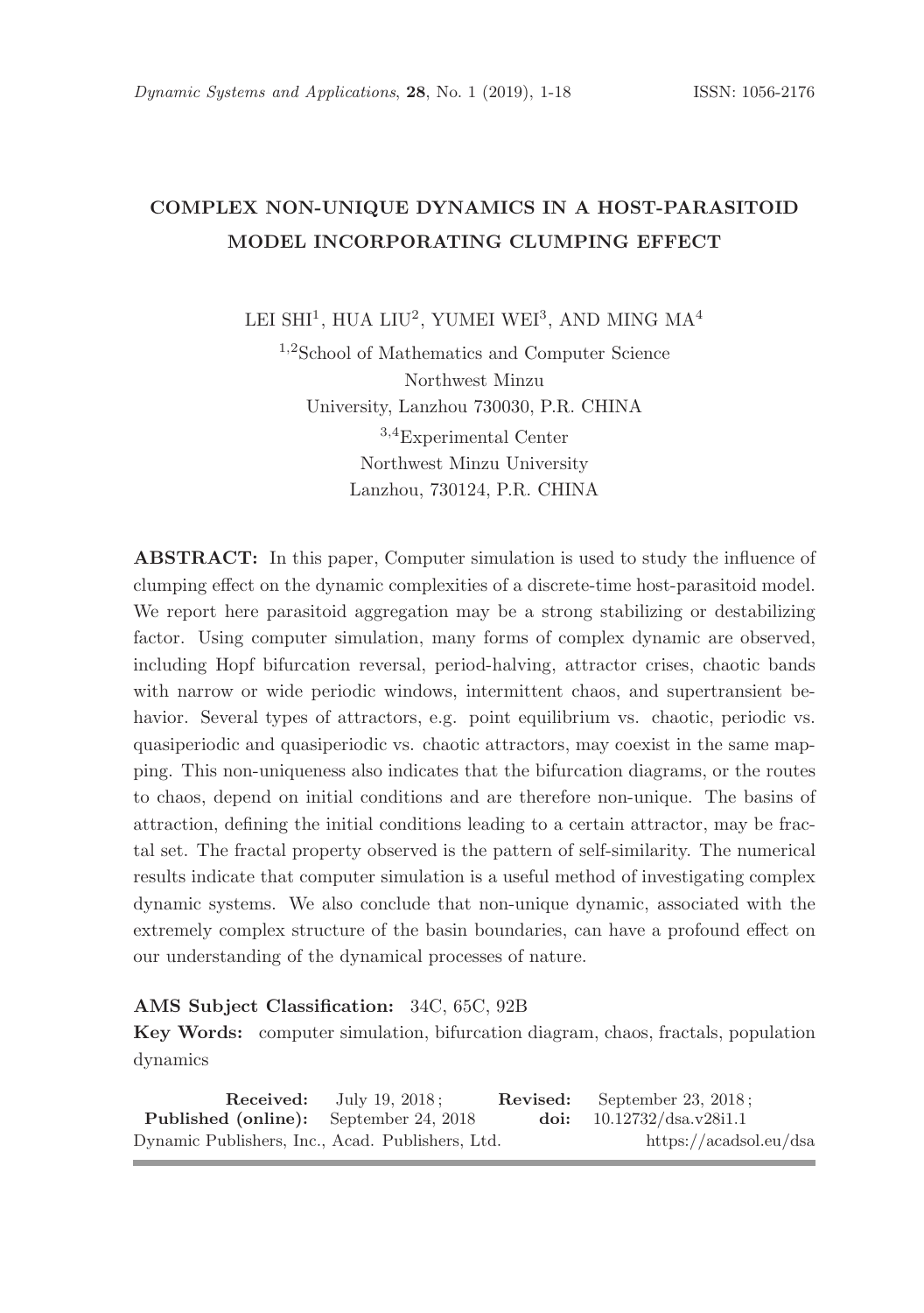### 1. INTRODUCTION

Simple ecological models have been designed and studied since the pioneering work of sir. Robert May (see [1], [2]). By his profound discoveries, a new research area dealing with the complexities in the population dynamic models was initiated.

The theory of single-population dynamic is now quite clearly understood as compared with the dynamic of interactive population. Ecologists have focused on studying interspecific interaction of continuous-time host-parasitoid models of two variables, where dynamic includes only stable equilibrium or limit cycles (see [3]). Natural populations whose generations are non-overlapping can be modeled by differential equations that describe how the population evolves in discrete time-steps and in the discrete-time host-parasitoid models the dynamics can produce a much richer set of patterns than those observed in continuous-time model (see [4]). It is not easy to analyze its global stability by qualitative method, so people often study the dynamic complexity of discrete-time host-parasitoid models by computer simulation. Through simulation, one can test model parameters and find out the stability domain of the parameters, through which to optimize the system by artificial control and to improve the stability of the system. Recently, many authors have adopted computer simulation to investigate the complexities of discrete-time hostparasitoid models. Kaitala and Heino (see [5]) reported the dynamics complex of host-parasitoid interaction with immunized and non-immunized host. Tang and Chen (see [6]) and Xu and Mark (see [7]) show that many forms of complex dynamics are observed not only in hostparasitoid interaction model with Holling-type functional response but also a mutual interference host-parasitoid model. Clamer and Pugliese (see [8]) studied the dynamics of a 2 hostCparasitoid model assuming, and obtained explicit conditions for the existence of an equilibrium where the two host species coexist with the parasitoid. However, if host demography is density-independent, equilibrium coexistence is impossible. Liu and Chu Y (see [9]) proved that a discrete-time biological model and its dynamical behaviors in detail, the existence and stability of the equilibrium of the model are qualitatively discussed. Din (see [10]) discussed qualitative behavior of a discrete-time density-dependent predator-prey model, the existence and uniqueness of positive steady-state, permanence, local and global behavior of unique positive equilibrium point and the rate of convergence of positive solutions that converge to the unique positive equilibrium point of this model are studied. Din (see [11]) considered the comprehensive dynamics of a density-dependent hostCparasitoid system with the Hassell growth function for the host population.

Here, using computer simulation, the dynamic complexities of a model that includes the density-dependent response in the parasitoid were qualitatively analyzed. This density-dependent response acts on foraging ability of parasitoid. And the ex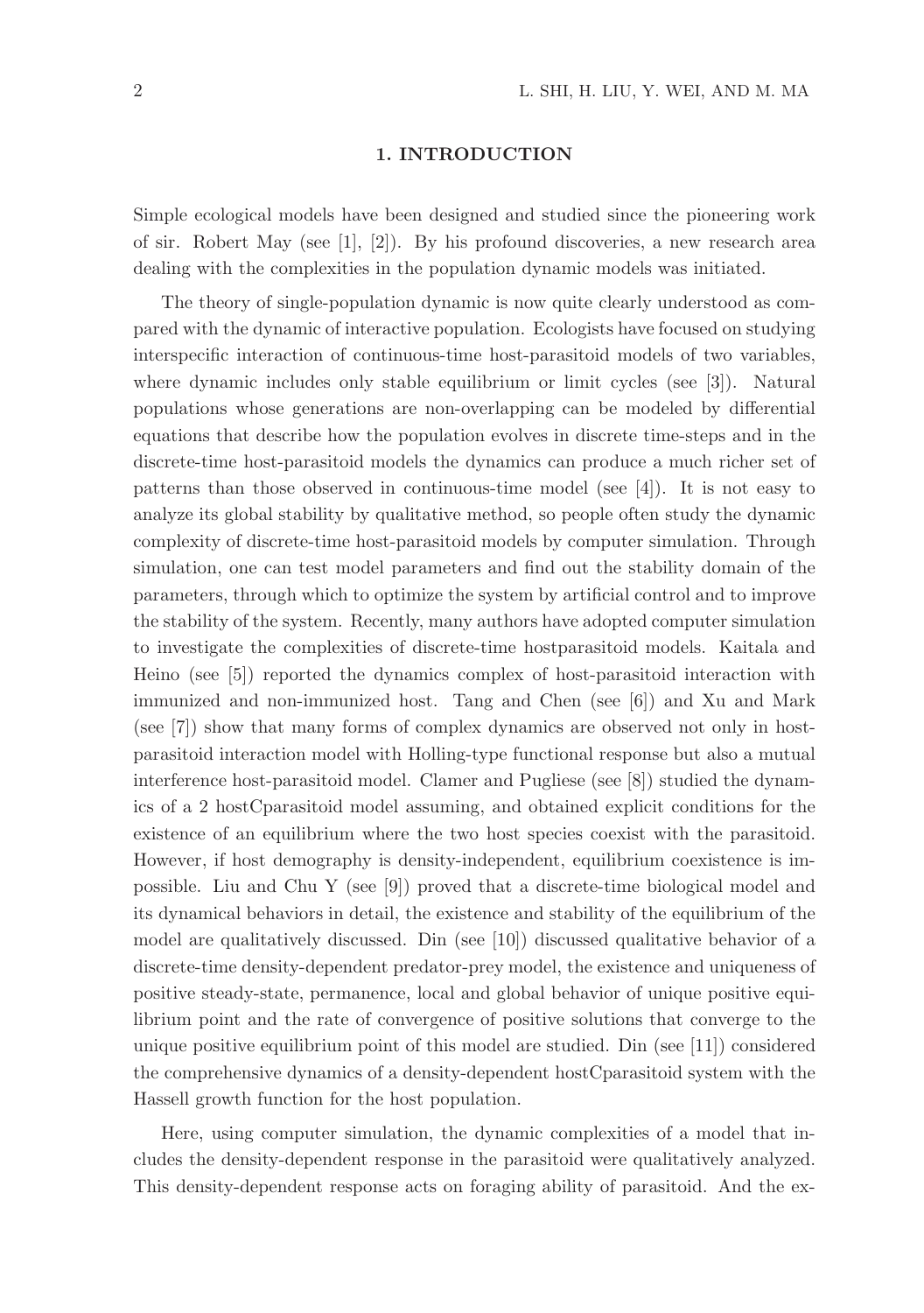pression of the functional response is dependent on a clumping index that describes whether the parasitoids attacks on host become more aggregated or not. We shall demonstrate that the clumping effect not only can stabilize the dynamics but may destabilize it as well. Many complexities relating to clumping effect are observed, including Hopf bifurcation reversal, period-halving, attractor crises, chaotic bands with narrow or wide periodic windows, non-unique dynamics with multiple attractors, fractal basins of attraction, intermittent chaos, and supertransient.

### 2. HOST-PARASITOID INTERACTION

The starting point of our modeling studies is the well-known deterministic singlespecies Moran-Ricker (see [12], [13]) dynamic given as.

$$
H_{t+1} = H_t exp\left(r\left(1 - \frac{H_t}{K}\right)\right),\tag{1}
$$

where Ht is the host population size in generation  $t, t = 0, 1, 2, r$  is the intrinsic growth rate, and K is the carrying capacity of the environment. The steady state of the MoranCRicker dynamics, satisfying  $H_{t+1} = H_t$ , is  $H^* = K$ , and the dynamics are asymptotically stable when  $0 < r < 2$ , unstable with different periodic attractors when  $2.0 < r < 2.6924$ , and chaotic (with periodic windows) when  $r > 2.6924$ .

There are a number of factors that may affect the host-parasitoid dynamic. We confine our attention to the behavioral responses made by parasitoid whose attacks become more aggregated to host. Here we use function response as the form of  $\left(1+\frac{ap}{K}\right)-K$  that is the expression for parasitism following the negative binomial distribution function proposed by May (see [14]). Then, the host-parasitoid model incorporating clumping effect that we investigate follows as

$$
\begin{cases}\nH_{t+1} = H_t exp\left(r\left(1 - \frac{H_t}{K}\right)\right) \left(1 + \frac{aP_t}{k}\right)^{-k}, \\
P_{t+1} = H_t \left[1 - \left(1 + \frac{aP_t}{k}\right)^{-k}\right].\n\end{cases}
$$
\n(2)

Here  $P_t$  is the parasitoid population size in generation  $t$ ,  $a$  is the searching efficiency of the parasitoid on the host, and the  $k$  is the clumping index of the negative binomial distribution. As k declines parasitoid attacks become more aggregated.

Typically, Mays model exhibits an abrupt transition form stable to oscillatory dynamic as the value of the aggregation term  $k$ , increases to values greater than 1. If  $k < 1$ , the host-parasitoid interaction is stable. We observed if  $k \to \infty$ , the function response of model (2) became  $e-ap$ , then the model (2) became Nicholson-Bailey (see [15]) host-parasitoid equation, which assumed the parasitoids attack to host random.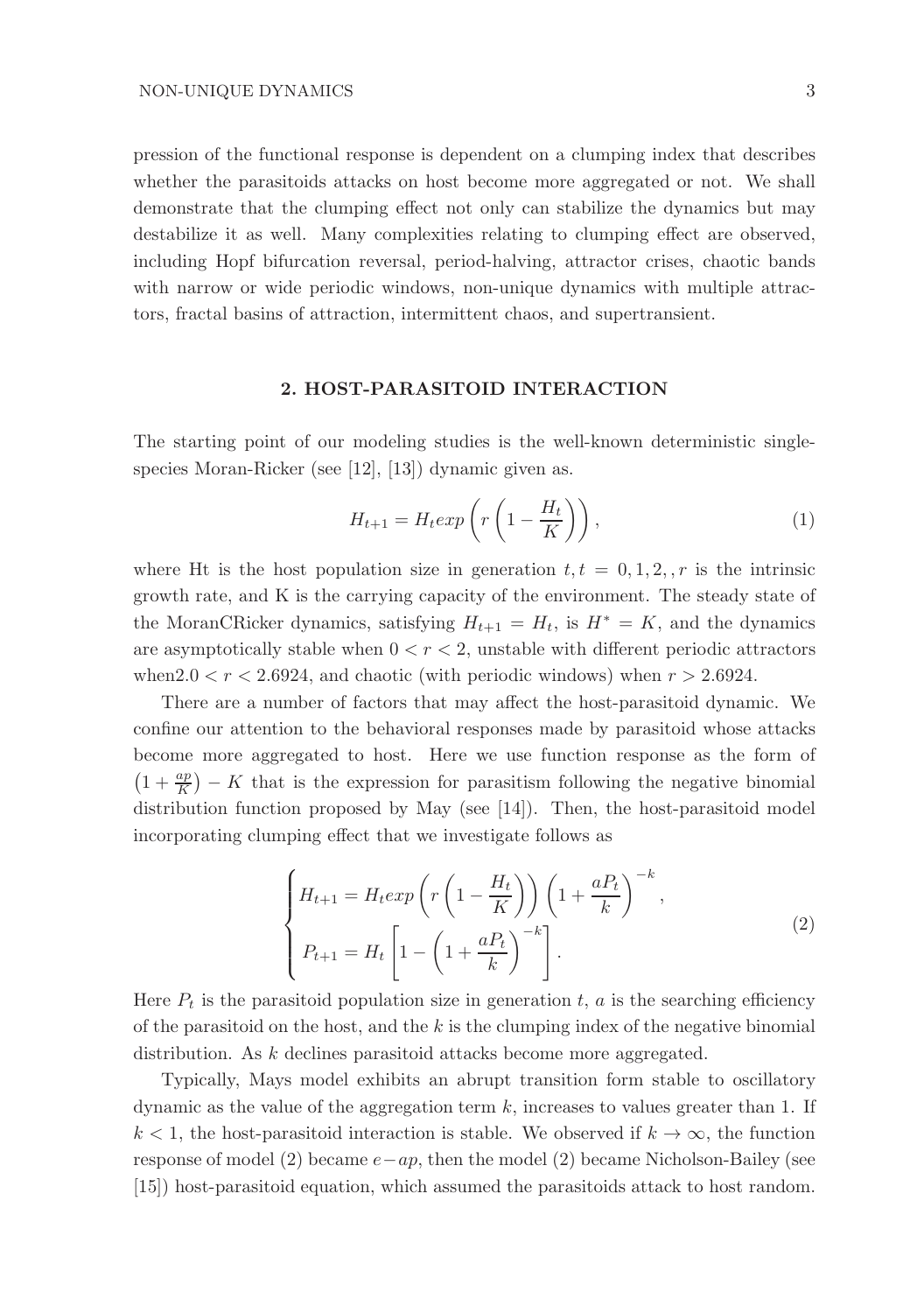Here we will analyze the population dynamics in term of intrinsic growth rate  $r$  of the host population, the searching efficiency a and especially the clumping index  $k$ .

### 3. STABILITY ANALYSIS

In this section, the existence and local stability analysis of the non-negative equilibria of system (2) are investigated. There are two non-negative equilibrium points for system (2). The total extinction solution whereby no species is able to survive is  $E_0 = (0,0)$  (trivial equilibrium) and the coexistence solution for the two species is  $E^* = (H^*, P^*)$  (non-trivial equilibrium).

The equilibrium point  $E^* = (H^*, P^*)$  satisfies the following equations:

$$
\begin{cases}\nH^* = H^* \exp\left(r\left(1 - \frac{H^*}{K}\right)\right) \left(1 + \frac{aP^*}{k}\right)^{-k} \\
P^* = H^* \left[1 - \left(1 + \frac{aP^*}{k}\right)^{-k}\right]\n\end{cases} \tag{3}
$$

Simplification formula (4) can be obtained

$$
\begin{cases}\nH^* = K\left(1 + \frac{\ln Q}{r}\right) \\
P^* = K\left(1 + \frac{\ln Q}{r}\right)(1 - Q)\n\end{cases}
$$

where  $Q$  is the net rate of the increase in the host per generation, which in this model is  $Q = \left(1 + \frac{aP^*}{k}\right)^{-k}$ .

Note that the equilibrium point  $E^* = (H^*, P^*)$  cannot be solved in a closed form.

In order to discuss the stability of the equilibrium point of model, the model (3) is written as follows

$$
\begin{cases} H_{t+1} = F_1(H_t, P_t) \\ P_{t+1} = F_2(H_t, P_t) \end{cases}
$$

At t time, a small perturbation  $n_t$  and  $p_t$  is added to the equilibrium point, and the equation evolves at  $t + 1$  time is as follow

$$
\begin{cases} H^* + n_{t+1} = F_1(H^* + n_t, P^* + p_t) \\ P^* + p_{t+1} = F_2(H^* + n_t, P^* + p_t) \end{cases}
$$

In order to obtain the linear stability analysis, the Taylor expansion of the upper formula is

$$
\begin{pmatrix} n_{t+1} \\ p_{t+1} \end{pmatrix} = \begin{pmatrix} \frac{\partial F_1}{\partial H} & \frac{\partial F_1}{\partial P} \\ \frac{\partial F_2}{\partial H} & \frac{\partial F_2}{\partial P} \end{pmatrix}_{H^*,P^*} \begin{pmatrix} n_t \\ p_t \end{pmatrix}
$$

.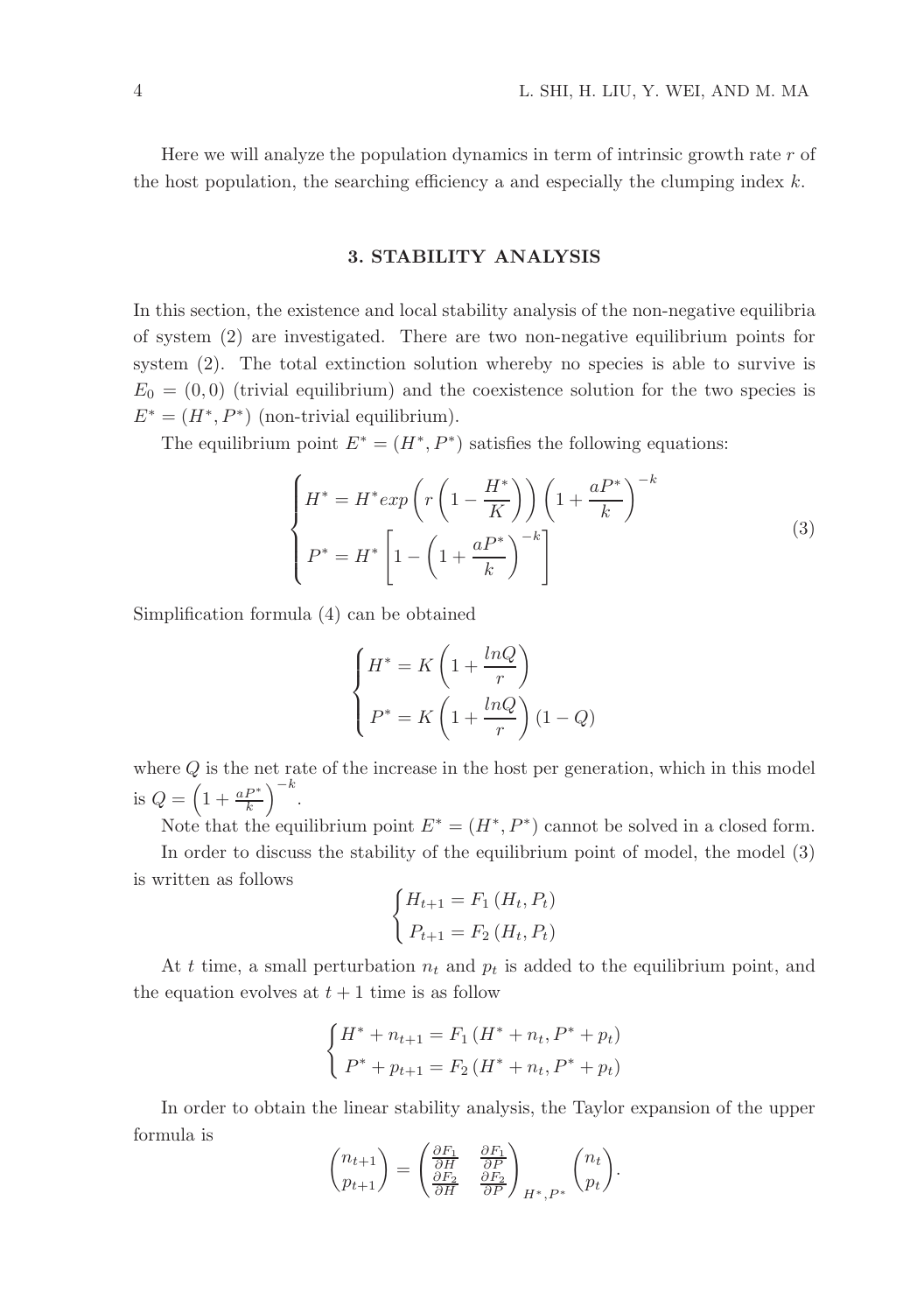Once the steady-state solutions are obtained, we can study what happens to the dynamic variables H and P when a steady-state solution is slightly perturbed. Such knowledge is obtained by calculating the Jacobian matrix. For which the Jacobian matrix is given by

$$
J = \begin{pmatrix} \frac{\partial F_1}{\partial H} & \frac{\partial F_1}{\partial P} \\ \frac{\partial F_2}{\partial H} & \frac{\partial F_2}{\partial P} \end{pmatrix}.
$$

The Jacobian matrix of system (2) at the equilibrium point  $E_0 = (0, 0)$  is

$$
J(0,0) = \begin{pmatrix} e^r & 0 \\ 0 & 0 \end{pmatrix}.
$$

Accordingly, we find eigenvalues are  $\lambda_1 = e^r$ ,  $\lambda_2 = 0$ . From this, it can be concluded that  $E_0 = (0, 0)$  is a stable center.

The stability of the steady state at  $E^* = (H^*, P^*)$  will now be examined. Using Eqs. (4) and (5), one can calculate the Jacobian matrix (3) of system (2) at  $E^* =$  $(H^*, P^*)$ :

$$
\frac{\partial F_1}{\partial H} \mid E^* = 1 - r - \ln Q, \frac{\partial F_1}{\partial P} \mid E^* = \frac{-aK(r + \ln Q)Q^{\frac{1}{k}}}{r}
$$

$$
\frac{\partial F_2}{\partial H} \mid E^* = 1 - \ln Q, \frac{\partial F_2}{\partial P} \mid E^* = \frac{aK(r + \ln Q)Q^{1 + \frac{1}{k}}}{r}.
$$

Consider the matrix

$$
A = \begin{pmatrix} 1 - r - lnQ & \frac{-aK(r + lnQ)Q^{\frac{1}{k}}}{r} \\ 1 - lnQ & \frac{aK(r + lnQ)Q^{1 + \frac{1}{k}}}{r} \end{pmatrix} = \begin{pmatrix} G_{11} & G_{12} \\ G_{21} & G_{22} \end{pmatrix}.
$$

Here

$$
G_{11} = \frac{\partial F_1}{\partial H} \mid E^*, G_{12} = \frac{\partial F_1}{\partial P} \mid E^*, G_{21} = \frac{\partial F_2}{\partial H} \mid E^*, G_{22} = \frac{\partial F_2}{\partial P} \mid E^*.
$$

Which can be rewritten in the following form

$$
\begin{vmatrix} G_{11} - \lambda & G_{12} \\ G_{12} & G_{22} - \lambda \end{vmatrix} = 0
$$

The characteristic equation is  $Q(\lambda) \equiv \lambda^2 - B\lambda + C$ ,  $Q(\lambda)$  is a concave parabola, when meets the following conditions, the roots of the equation, the balance point gradual. Where  $B = G_{11} + G_{12}$ ,  $C = G_{11}G_{22} - G_{21}G_{12}$ .

In the stable: $Q(-1) > 0$ ,  $Q(+1) > 0$ ,  $C < 1$ .

The solution stability of the  $E^* = (H^*, P^*)$  positive equilibrium conditions

$$
-1 - C < B < 1 + C, \ C > 1.
$$

,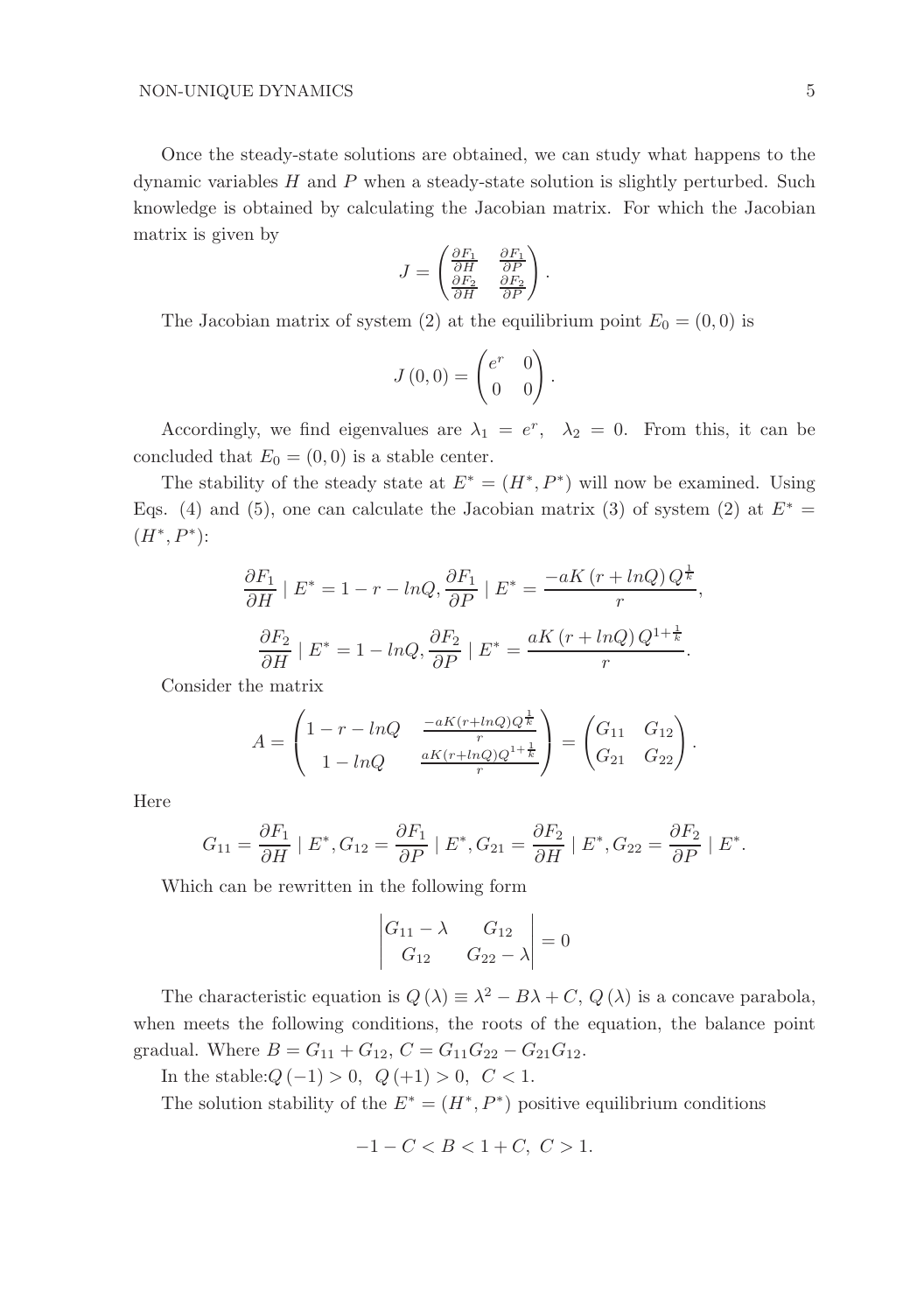### 4. BIFURCATION ANALYSIS

System (2) can not be solved explicitly. Thus, we have to study the long-term behavior of the system (2) by numerical simulation with Matlab, which is an interactive computer algebra system with great ability for symbolic evaluation, numerical calculation, etc. Its powerful function library and unique programming language provide scientific calculation and programming on an user-friendly platform.

To gain preliminary insight into the properties of the dynamical system we conducted an one-dimensional bifurcation analysis. One-dimensional bifurcation diagrams provide information about the dependence of the dynamics on a certain parameter. The analysis is called upon to reveal the type of attractor to which the dynamics will ultimately settle down after passing an initial transient phase and within which the trajectory will then remain forever. Here we plot one-dimensional bifurcation diagrams of system (2) by computer simulation.

Figure 1 illustrates the bifurcation diagram of the parasitoid population dynamic for  $r = 3$  and for initial values  $H_0 = 5$ ,  $P_0 = 2.5$  as parameter a increase. Figure  $1(a)$  shows a case of model (2) with parasitoids attacks on host random (aggregation absent,  $k \to \infty$ ). As the parameter a is increased from 0.3421, a stable coexistence between the host and parasitoid is observed. When the parameter a further increase, the system first experiences a quasiperiodicity (Hopf bifurcation at  $a = 0.6368$ ). In the phase plane this appearance of a closed curve, where the points never coincide, is an indication of quasiperiodic. Quasiperiodic range often includes frequency-lockings, as in this case, too. When the parameter  $a$  is slightly increased, the system goes through period−4, period−12, high period cycle, period−32, and to chaotic dynamic at  $a = 0.8206$ . We also observed the parasitoid extinct at parameter  $a = 2.3764$ . In contrast, the dynamics are much more simple when clumping index  $k$  is decreased (Figure 1 (b):  $k = 1.5$ , Figure 1 (c):  $k = 0.5$ ). Figure 1(b) shows the case of parasitoid moderate aggregation. The host-parasitoid system begins with chaos at  $a = 0.3583$ . As a approaches to 0.3868, the dynamic experienced a period-doubling reversal, from period−32 at  $a = 0.3868$  to period−16 at  $a = 0.3870$ , following period−8, period−4, period−2 and at  $a = 0.4434$  the system becomes a stable coexistence. When the parameter a further increases, the system suddenly becomes period $-4$  at  $a = 1.9768$ , and then becomes period–8 at  $a = 2.5596$ . As a approaches to 3.1403, the chaotic dynamics appears again, and sometimes it appears period−13 window. In the case of the parasitoid aggregation strong (Figure 1 (c):  $k = 0.5$ ), the parameter region for persistent and stable interaction increases. In Figure 1 (c), the system begins with chaos. Chaotic dynamics experiences a period-doubling reversal. At  $a = 0.8384$  a stable coexistence is observed.

Figure 2 is bifurcation diagram for mode (2) with  $a = 1.5, H_0 = 5, P_0 = 2.5$ , and r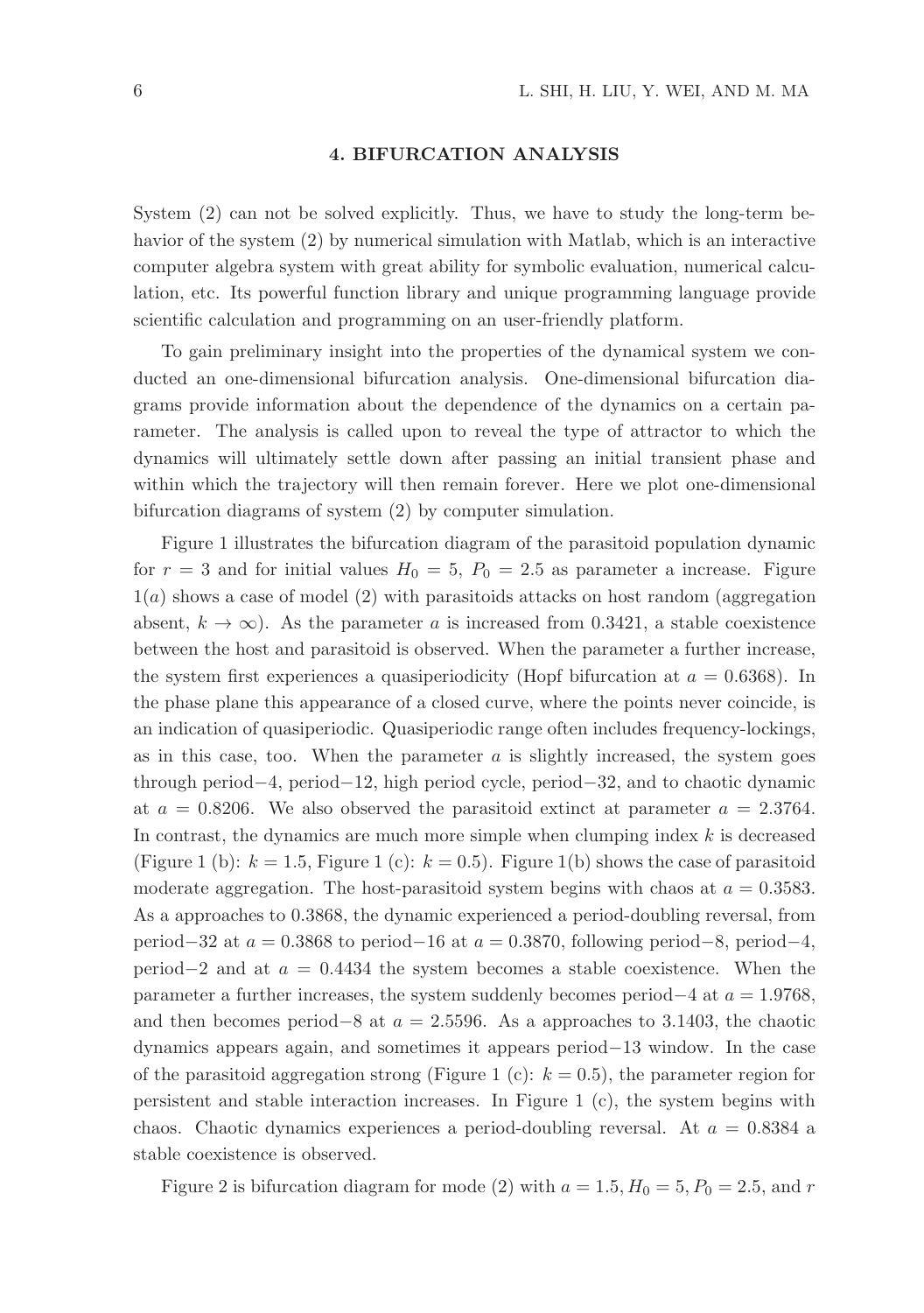

Figure 1: Bifurcation diagram of parasitoid population with respect to the searching efficiency a in the host-parasitoid model (2) for (a)  $k \to \infty$ ; (b)  $k = 1.5$ ; (c)  $k = 0.5$ ;. The parameters  $r = 3, K = 5$ , and the initial values  $H_0 = 5, P_0 = 2.5.$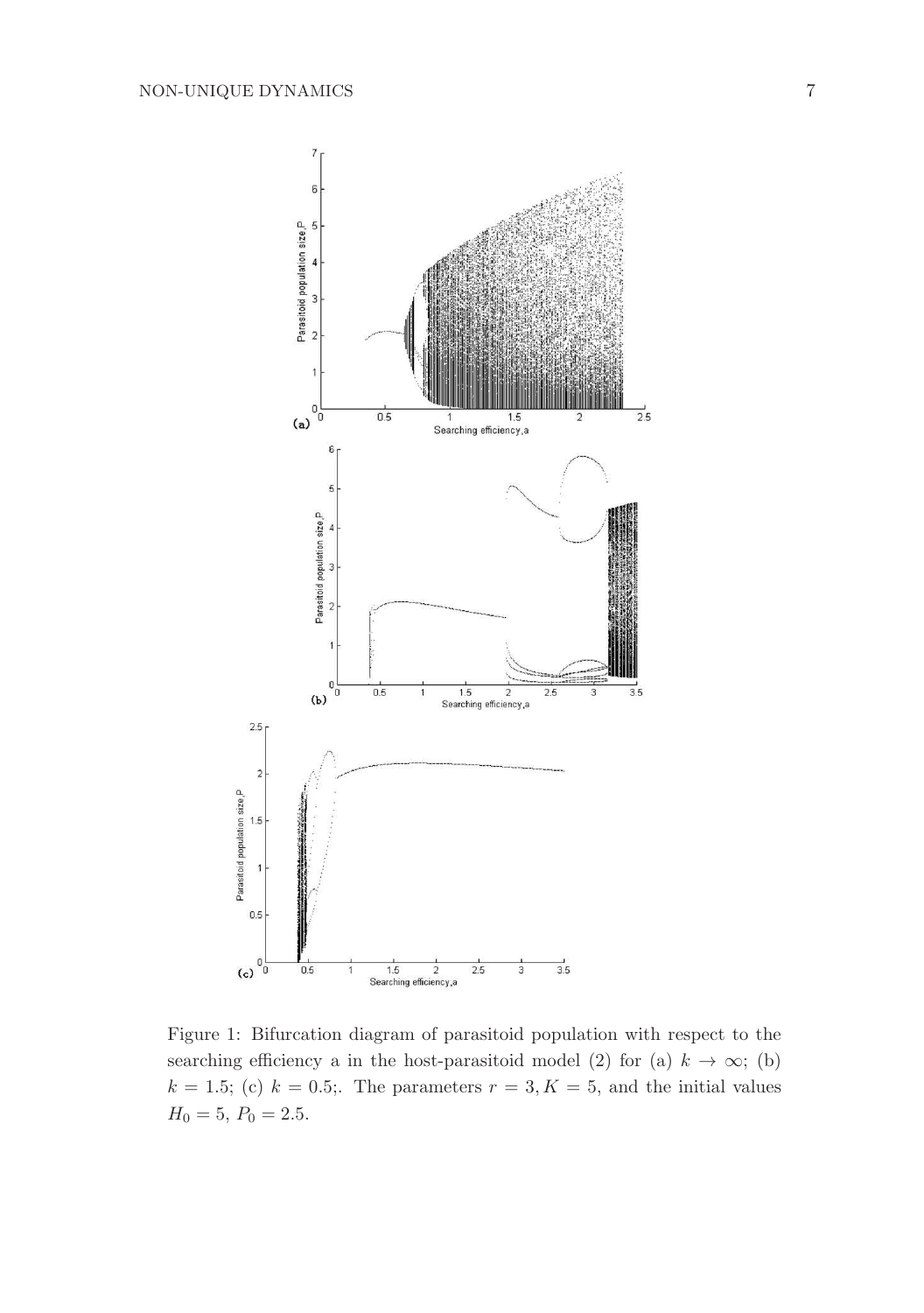

Figure 2: Bifurcation diagram of parasitoid population with respect to the intrinsic growth rate r in the host-parasitoid model (2) for(a)  $k \to \infty$ ; (b)  $k = 1.5$ ; (c)  $k = 0.5$ . The parameters  $a = 1.5, K = 5$ , and the initial values  $H_0 = 5, P_0 = 2.5.$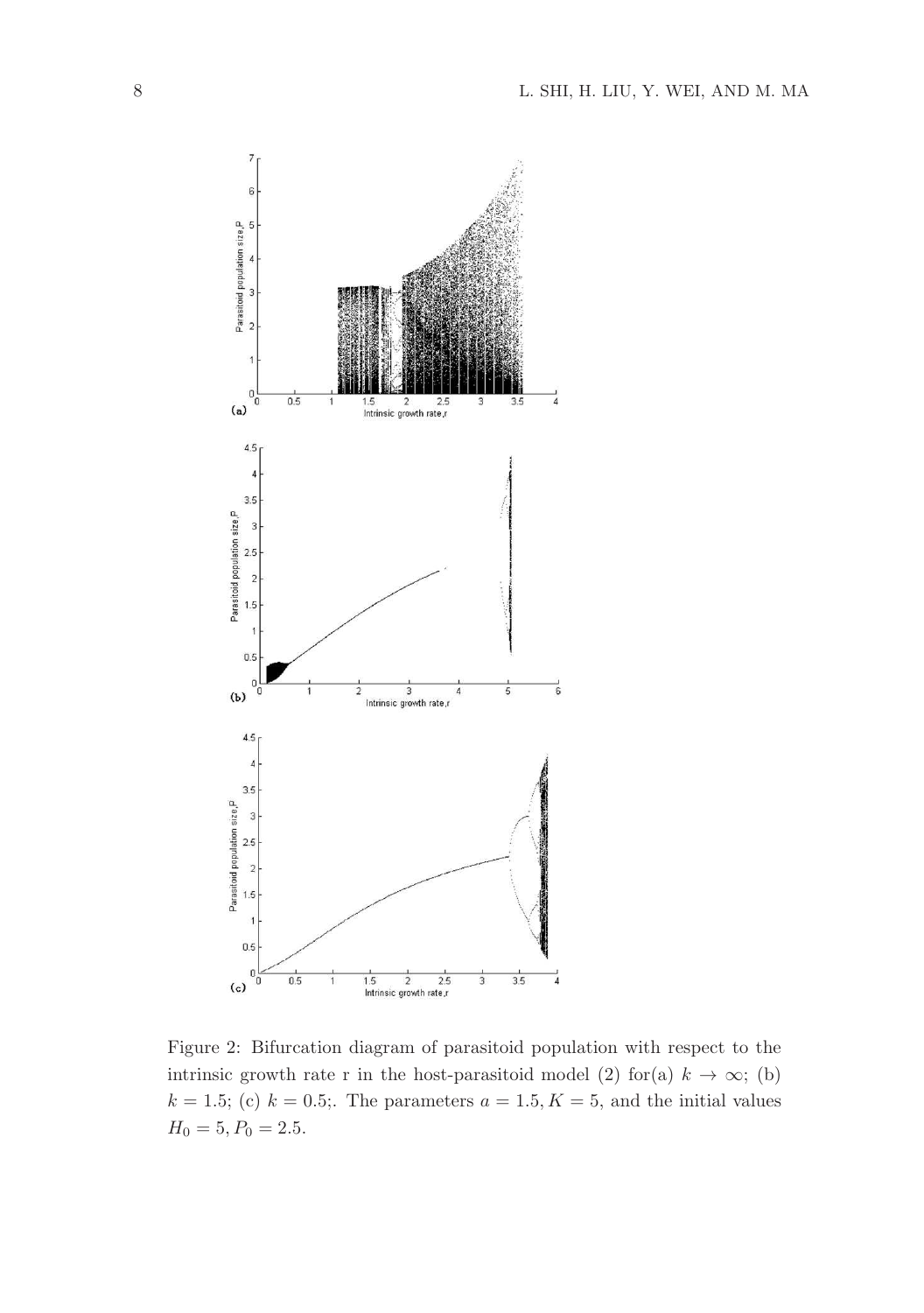as the bifurcation parameter. Like Figure 1, we show varying degrees of aggregation: Figure 2 (a) shows parasitoid random attack (aggregation absent  $k \to \infty$ ). The dynamics of model (2) is very complicated, including many chaotic bands, pitchfork and tangent bifurcation, periodic windows, and attractor crises. This conclusion is the same with host-parasitoid model without mutual interference (see [7]). We also note recent study of Holling type II host-parasitoid model (see [6], [14]), in which, similar complexities have been found. Figure 2 (b) (c) show parasitoid moderate aggregation (Figure 2 (b):  $k = 1.5$ ) and parasitoid aggregation strong (Figure 2(c):  $k = 0.5$ ). For  $k = 1.5$  (Figure 2 (b)) there is a Hopf bifurcation reversal of parameter r before a stable coexistence between host and parasitoid at  $r = 1.2748$ . The stable coexistence persists until parameter r approaches 3.559. In the range of [3.559, 4.8486], parasitoid goes extinct. When parameter  $r = 4.8486$ , the system suddenly changes into period−2, and then, system experiences a Feigenbaum cascade of period-doubling bifurcations to chaos at r5.047. This chaos last for a short time. After that, parasitoid suddenly goes extinct and host dynamics become chaos. For  $k = 0.5$  (Figure 2 (c)), Host and parasitoid experiences stable coexistence for long region of parameter  $r$ , and as r further increases, the system goes through a Feigenbaum cascade of perioddoubling bifurcation leading to chaos at  $r3.7650$ . This chaotic region with periodic windows also suddenly disappears. Unlike the common Feigenbaum cascade of perioddoubling leading to chaos which persists for a long time (see [7]), in Figure 2(b) (c), we observe the sudden extinct of parasitoid after its dynamics become chaos shortly. As we show before, the clumping index k can stabilize the dynamics and decrease of k made the stabile dynamic more strong.

We observe from Figure 3 that the clumping index  $k$  also may act as a strong destabilizing factor. Figure 3 is the bifurcation diagram for model (2) with  $r = 3$ and k is the bifurcation parameter. The parameter of Figure 3(a) is  $H_0 = 5, P_0 =$  $2.5K = 5, a = 2.0$ . We see the system experiences a period-doubling reversal from chaotic dynamics with periodic window to period–32, period–16, period–8 and then period−4, period−2, and at  $k = 0.2928$  stable coexistence. The stable coexistence suddenly changes into period $-4$  at  $k = 1.4860$ . As k increases further, we see that suddenly changes from one type of attractor to anther occurs in range of  $[2.2668, 2.2886]$ , where multiple attractors coexist (see the following section). As k approaches 2.2668, the period−4 becomes into 12 piece of quasiperodicity Hopf bifurcation. Especially, these quasiperodicity Hopf bifurcations are reversal (details plotted in Figure 3(b)). At  $k = 2.2886$ , the system changes back to period–4, and then the system dynamics become chaos at k2.5948. When the parameters change to  $H_0 = 0.49, P_0 = 0.81, a = 1.95$  (Figure 3(c)), then bifurcation diagram looks the same with Figure 3(a), but details are different. At  $k = 2.1100$ , the sudden change of attractors is from period−4 into period−12, and then pitchfork bifurcation occurs in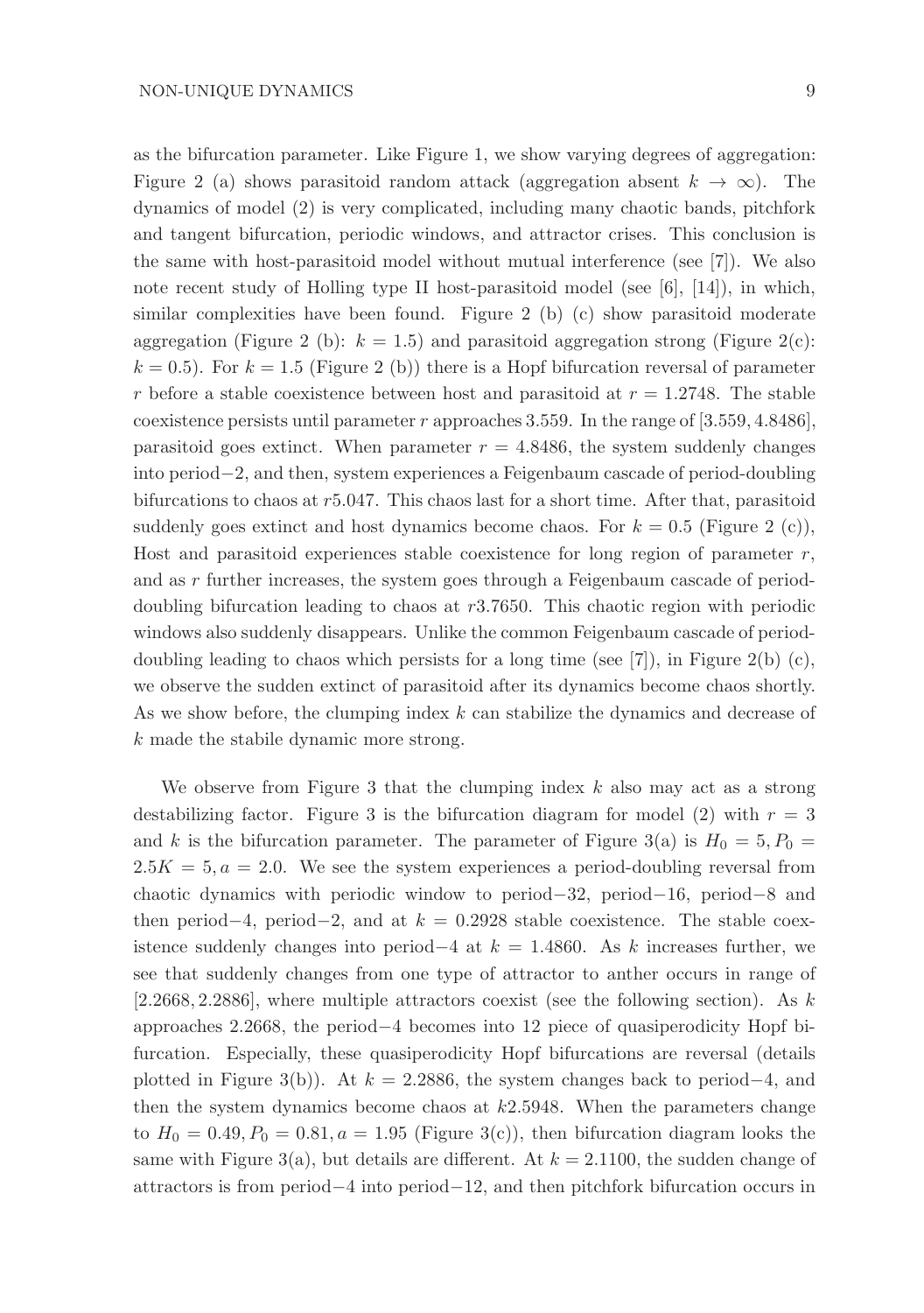

Figure 3: Bifurcation diagram of parasitoid population with respect to the clumping index k in the host-parasitoid model (2) for (a)  $H_0 = 5, P_0 = 2.5$ ,  $a = 2$ ; (b) give details of (a); (c)  $H_0 = 0.49, P_0 = 0.81, a = 1.95$ ; (d) give details of (c). The parameters  $r = 3, K = 5$ .

each of these period−12 components, (details plotted in Figure 3 (d)). The frequent occurrence of sudden changes of attractors (crises) are also observed at parameter  $k2.3067$  and  $k2.3096$ , where multiple attractors coexist.

# 4.1. NON-UNIQUE ATTRACTOR AND FRACTAL BASIN BOUNDARIES

A typical feature of bifurcation diagrams is the occurrence of sudden changes in the type of the attractors. In Figure 3 we see that sudden changes form one type of attractor to anther occurs quite often. A more detailed numerical analysis reveals that the question is neither about windows of frequency-lockings within the quasiperiodic range usually occurring in tow-dimensional mapping nor about periodic windows in the middle of chaos usually occurring in one-dimensional mapping. Instead, it appears that the attractor of dynamics for a certain parameter combination may not be unique. In Figure  $3(a)$  (b), there is a sensitive range where multiple attractors coexist. In the range from  $k = 2.2668$  to 2.2886, two-attractors coexist, i.e., period–4 and 12piece quasiperodicity attractors at  $k = 2.2668$ , period – 4and period–12 attractors at  $k = 2.282$ . In Figure 3(c) (d), in the range from  $k = 2.1100$  to 2.2033, we also find non-unique attractor coexist.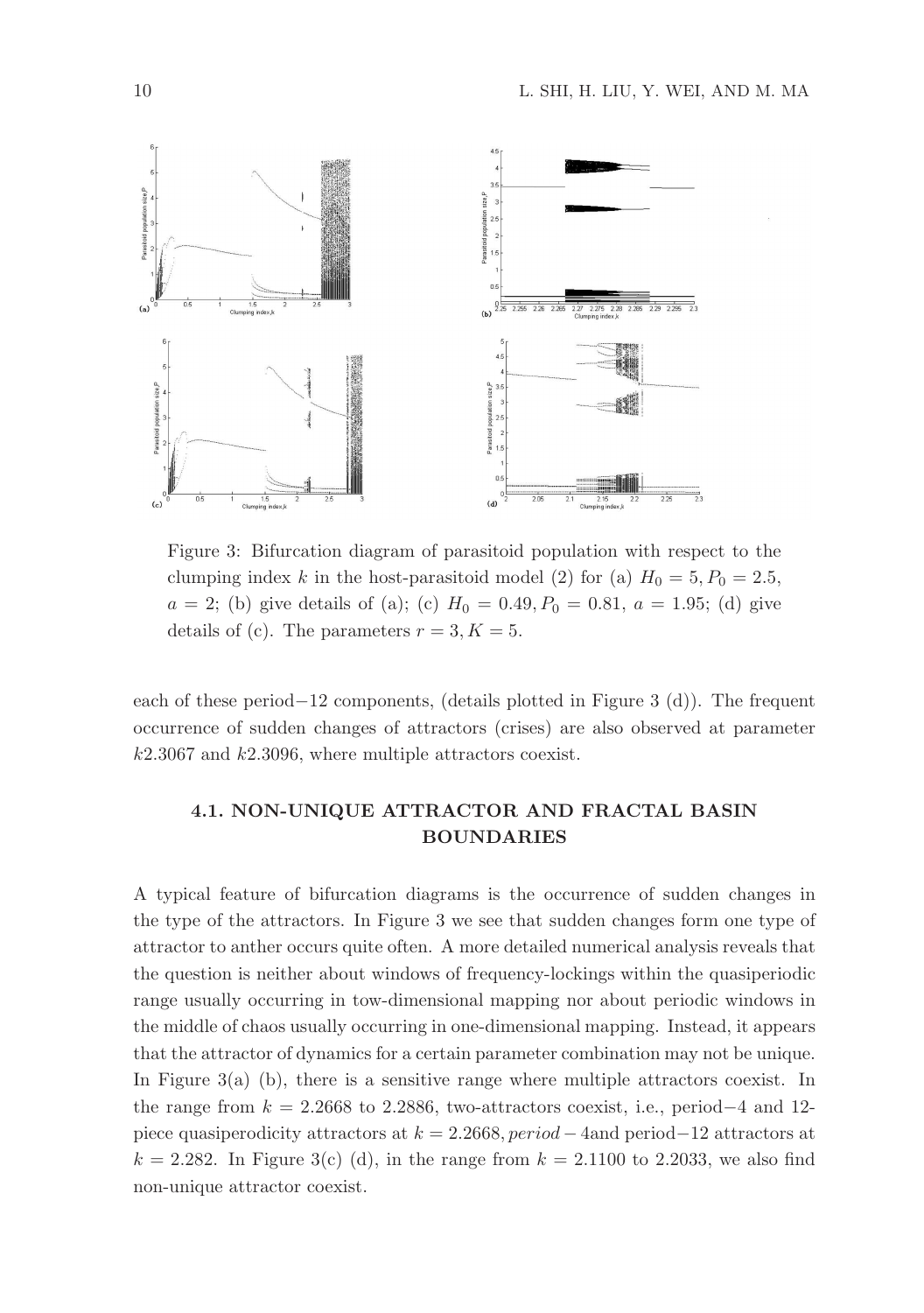

Figure 4: Two alternative attractors for  $r = 3, a = 2, K = 5$ , and  $k = 2.2668$ : 4−cycle and 12−cycle.

The basins of attraction defined as the set of the initial conditions whose trajectories asymptotically approach that attractor as time increases (see [17]). Complex basins of attraction for two coexistent attractors have been investigated by several authors(see [5], [7]and [16]), [17], [18], [19]. Figure 4illustrates the basins of attraction for two alternatives: period−4 and period−12. The basins of attraction are fractal sets, indicating the sensitive dependence of the final state, or the attractor, on the initial state. Figure 5 shows the properties of self-similarity and fractal basin boundaries of the basins of attraction.

## 4.2. INTERMITTENT CHAOS AND SUPERTRANSIENTS

We also found other important properties such as intermittency and supertransient, as illustrated in Figure 6 and Figure 7. Intermittency is characterized by switches between apparently regular and chaotic behavior even though all the control parameters are constant and no external noise is present (see [20]). The switching seems random although the difference equations are deterministic. The behavior is completely aperiodic and chaotic although the system seems to switch between periodic and chaotic behavior. Supertransients are used to denote an unusually long convergence to an attractor. These transient dynamics are considerably longer than the timescale of significant environmental perturbations (see [21]). The timescale of ecological interest is tens or hundreds of generations, while supertransient can persist thousands of generations or even longer. In Figure 7, the host population size suddenly stabilizes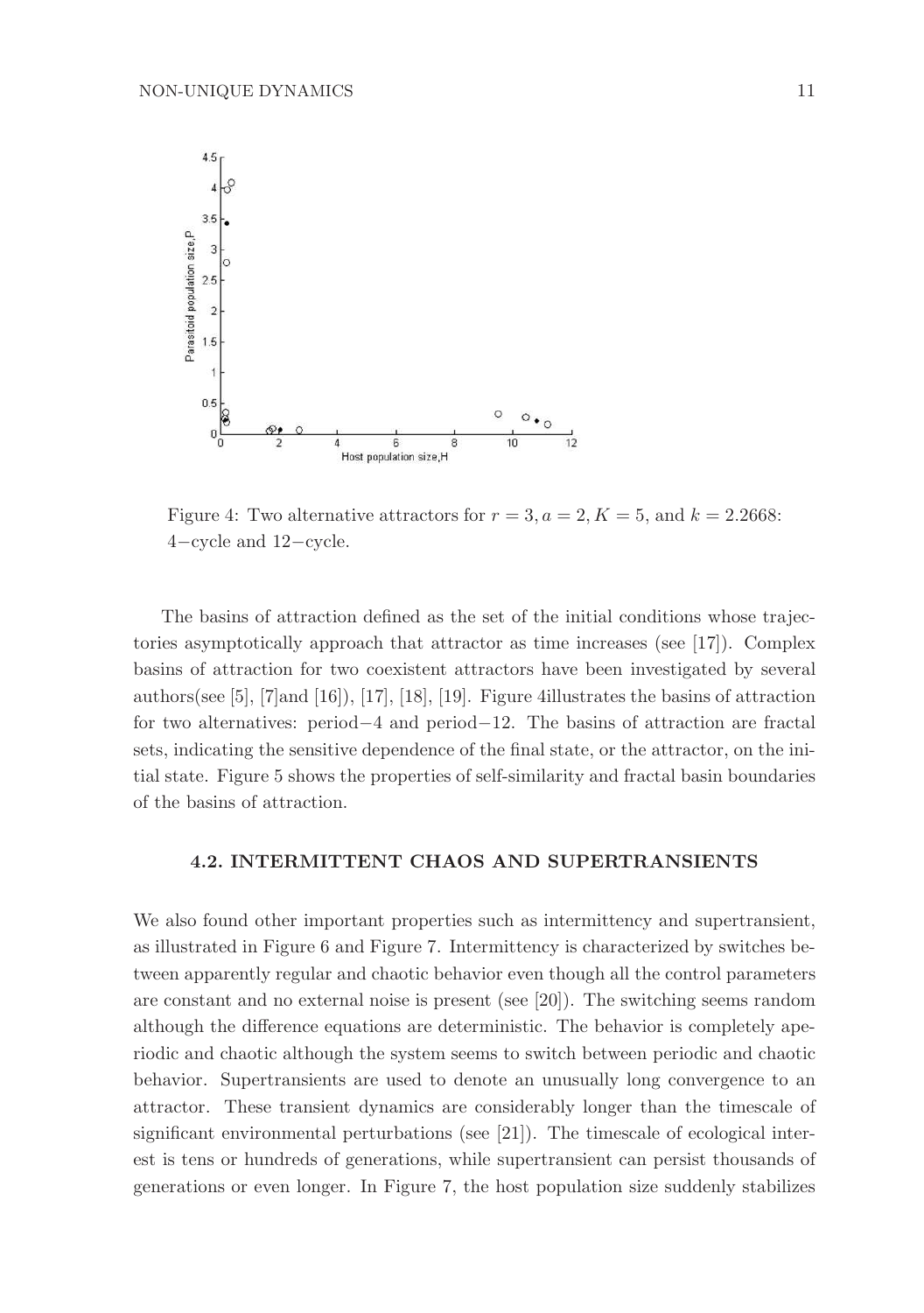

Figure 5: The basins of attraction for the two alternative attractorsthe white and black areas are the basins of attraction for period−4, period−12, respectively, illustrated in Figure4. The patterns of self-similarity and fractal basin boundaries indicate that the basins of attraction are fractals.

into a period−4 attractor after about 2100 generations of complicated fluctuations resembling an intermittent trajectory.

It should be noted that intermittency is basic characteristic of chaos, even in discrete-time single-species model (see [21]) and some epidemiological models with discrete host generations (see [22]). Intermittency chaos and supertransients were also reported in spatially structured ecological models (see [22]), Holling-type functional response host-parasitoid models (see [6], [16]), and mutual interference host-parasitoid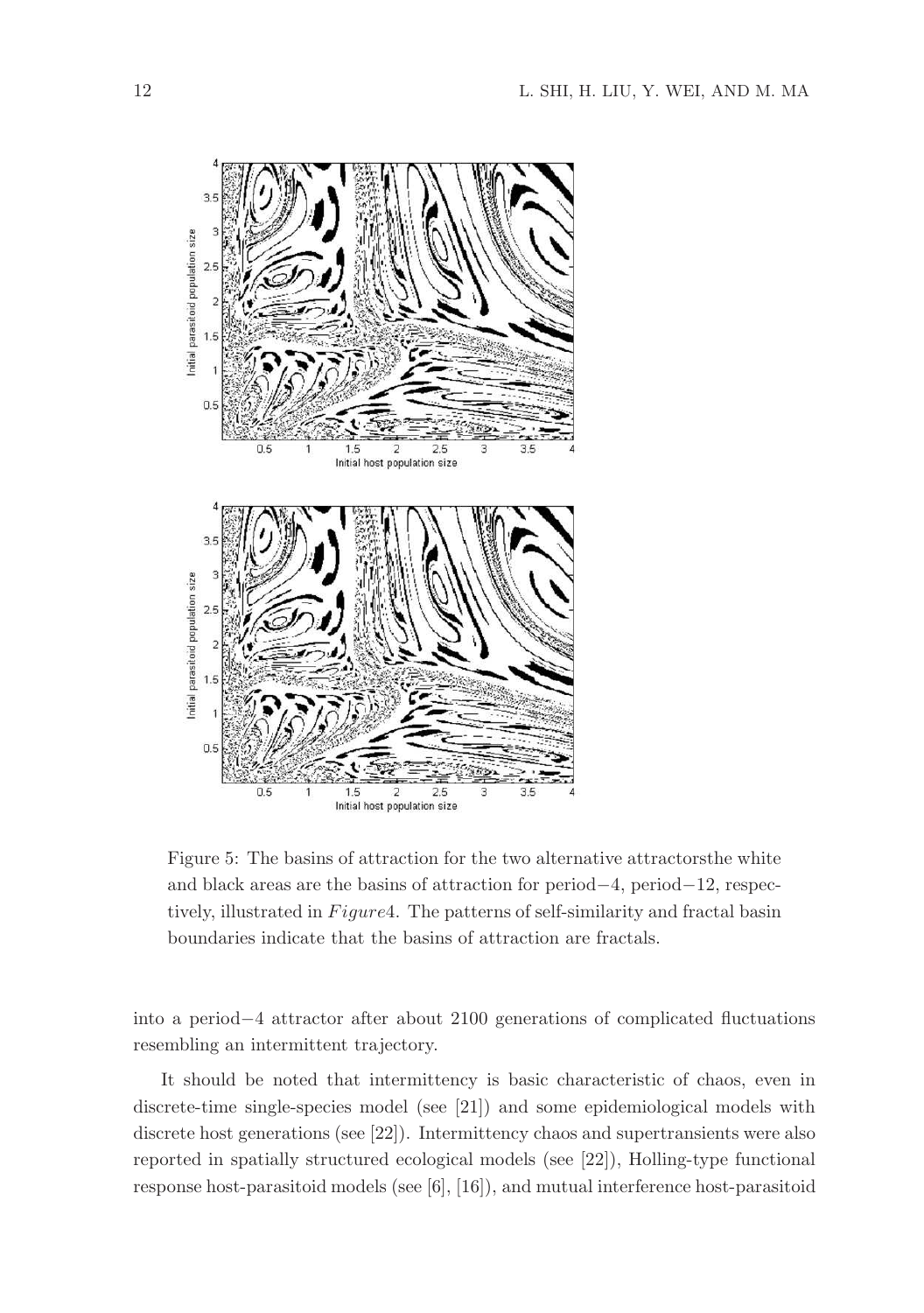

Figure 6: Intermittent chaos of host dynamics for  $r = 3, a = 1.95, K = 5, k = 5$ 2.3615, and the initial values  $H_0 = 0.81, P_0 = 0.49$ .



Figure 7: Supertransient behavior of host population for  $r = 3, a = 1.95, K =$ 5,  $k = 2.7153$ , and the initial values  $H_0 = 0.81, P_0 = 0.49$ .

model (see [7]).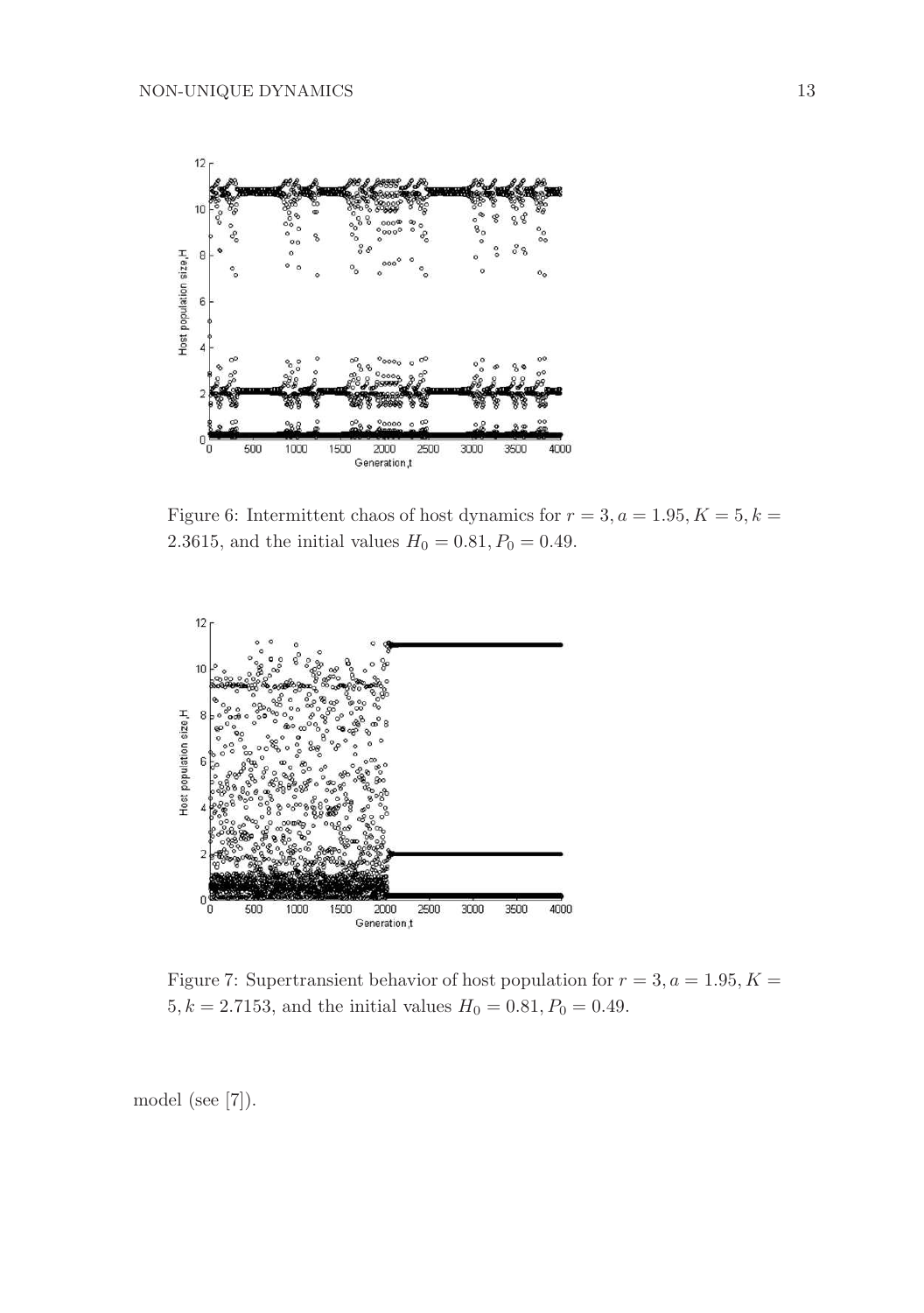### 5. CONCLUSION

In this paper, we have examined the dynamic complexities in a parasitoid aggregation host- parasitoid model by computer numerical simulation. We found the parasitoid aggregation may be a strong stabilizing or destabilizing factor. Parasitoid aggregation can extend the parameter range of host-parasitoid stable coexistence. Analysis of hostparasitoid model with clumping effect reveals that parasitoid aggregation often leads to the suppression of quasiperodicity and the reversal with Hopf bifurcation (Figure 2 (b)) and it also leads to the suppression of chaos and the reversal with period-doubling (Figure 1(b) (c)).The phenomenon of period-halving occurs in models of the crown-ofthorns starfish (see [24]), insect population (see [25], [26]), annual plant populations (see [27]), genetic selection (see [28]), microbial predator-prey chemostats (see [29]), cardiac cell stimulation (see [30]), coevolutionary host-parasite models (see [31]) and mutual interference host-parasitoid model (see [7]). The presence of reversals has also been documented in other areas of research, ranging from models of magnetoconvection (see [32]) and rotating galaxies(see [33]), to a neuronal model of psychotic human behaviour (see [34]). Also notable is Swinneys classic study (see [35]) of chemical reaction in stirred flow reactor yielding important empirical confirmation. On the other hand, clumping effect might actually strongly destabilize the dynamics. The parasitoid aggregation leads to many forms of dynamic behavior. Some complexities in the dynamics are related to chaotic bands with periodic windows, pitchfork bifurcations attractor crises. Some are related to the non-uniqueness of the dynamics, or multiple attractors with fractal basins of attraction. Other complexities are related to intermittency with random switches between apparently regular and chaotic behavior or chaotic transient dynamics towards the attractors. We note some similar observations that the evolution of protective immunity against parasites or diseases, or any other comparable life-history trait under evolution (see [5]), or the mutual interference between host and its parasitoid (see [7]), may be a strong stabilizing or destabilizing factor in ecological interactions.

We find sudden changes of attractor (crisis) in model (2). The phenomena of crisis in which chaotic attractors can suddenly appear or disappear, or change size discontinuously as a parameter smoothly raises was first extensively analyzed by Grebogi et al. (see [17]), and it was observed in many others discrete-time host-parasitoid models (see  $[6]$ ,  $[7]$ ). We also find that the attractor of dynamics for a certain parameter combination may not be unique. Because of the coexistence of non-chaotic attractors, i.e., two- or three-periodic attractors, in ecological interaction, the presence of chaotic dynamics cannot be judged solely on the basis of the sensitivity. Similarly, the presence of strong periodicity in population dynamics does not exclude the possible presence of chaos in the dynamics (see [37]).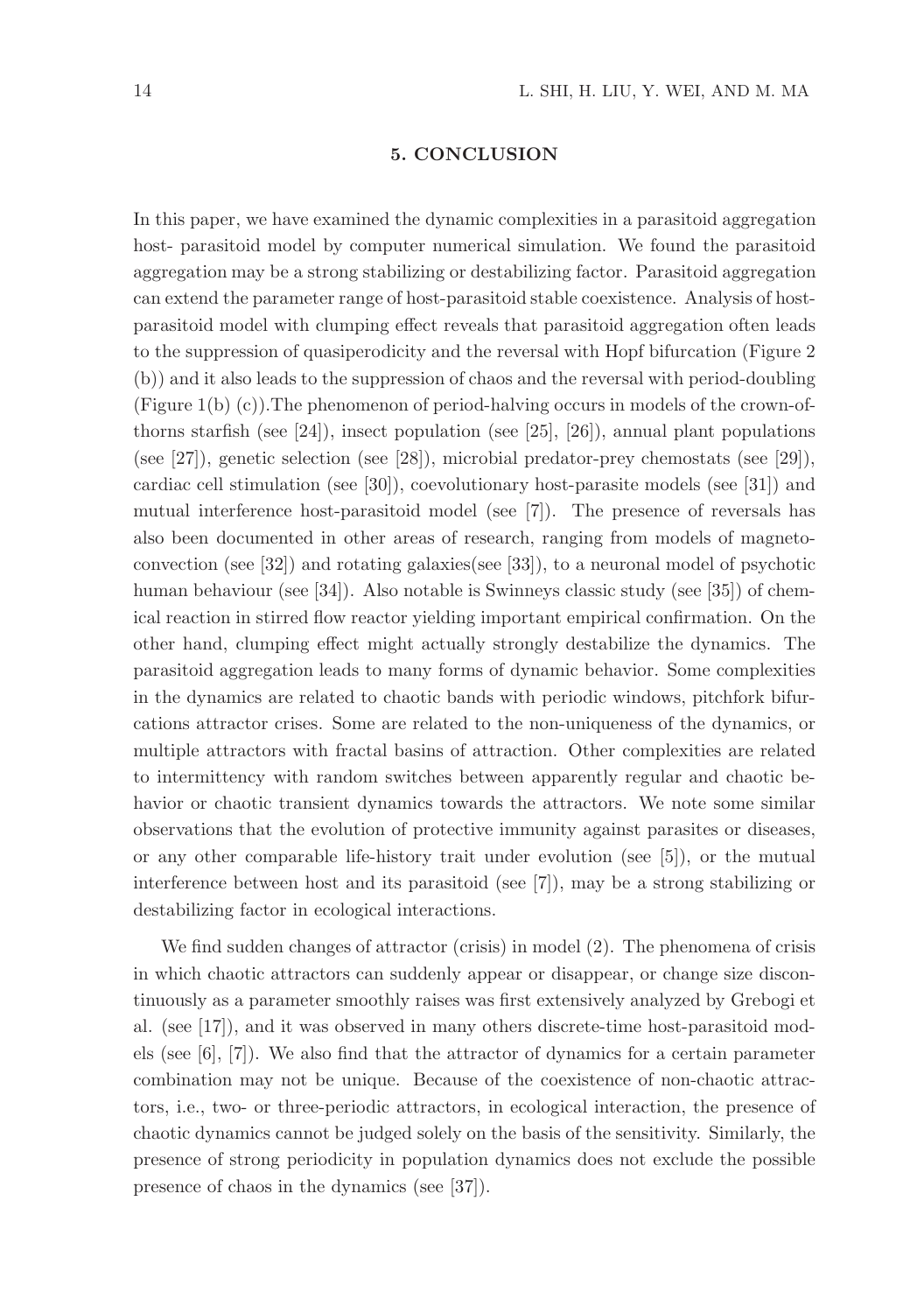The dynamic behavior of a population may dramatically be affected by small changes in values of the parameters (e.g., frequency-lockings or attractor crises). Even if the parameter values and initial conditions remain unchanged, the trajectory may change significantly as time passes (e.g., intermittency and supertransient behavior). This shows that if the time series is too short, only a part of the dynamic structure may be detected. Unfortunately, as the existence of supertransients implies, it may be difficult to determine the appropriate and reliable length for a time series.

Complex dynamic patterns have been observed in spatial logistic models in which local populations are connected by migration (see [38], [39]) and in two-species interactions of hosts and parasites (see [5]). In spatial predator-prey or host-parasitoid system, complex spatial patterns could be incurred by the predation or parasitism interactions and migration of individuals. Dynamic complexities also have been reported in periodically forced continuous-time predator-prey models (see [37], [40], [41], [42], [43]). As has been stated above, the dynamic complexities of ecosystem have already received considerable attention. However, as far as the authors are aware, the present study is one of analysis of the functional response of the parasitoid aggregation attacks to host discrete-time ecosystem models. The functional response also acts on foraging ability of the parasitoid and influences  $PP$  (predator pursuit).  $PP$  indicates that predators migrate not only from patches of higher predator density to those of lower predator density but also from patches of lower prey density to those of higher prey density. McCann (see  $[44]$ ) found that  $PP$  can lead to static spatial pattern and local population outbreak in hostCparasitoid metapopulation. Li and Gao (see [45]) have investigated the influence of  $PP$  (predator pursuit) and  $PE$  (prey evasion) on the spatial synchrony of a predatorCprey metapopulation and have shown that  $PP$  and  $PE$  incurring spatial chaos. We find that clumping effect can incur complex dynamic patterns and it also can exclude the possible presence of chaos in the dynamics. Elsewhere, predators have been proposed to cause chaos-like oscillations in the dynamics of small rodents (see [46]). Nevertheless, identifying complicated, possibly chaotic, dynamics in population data has remained a major challenge in ecological studies (see [47], [48]). The increasing number of potential complexities predicted by the theory seems to make this task more difficult. Computer numerical simulation would facilitate the examination of the dynamic complexities of the model and would promise to uncover the complex mechanisms in the ecosystems.

### 6. ACKNOWLEDGEMENTS

This work was supported by the National Natural Science Foundation of China (31260098, 31560127), the Fundamental Research Funds for the Central Universities (31920180116,31920180044, 31920170072), the Program for Yong Talent of State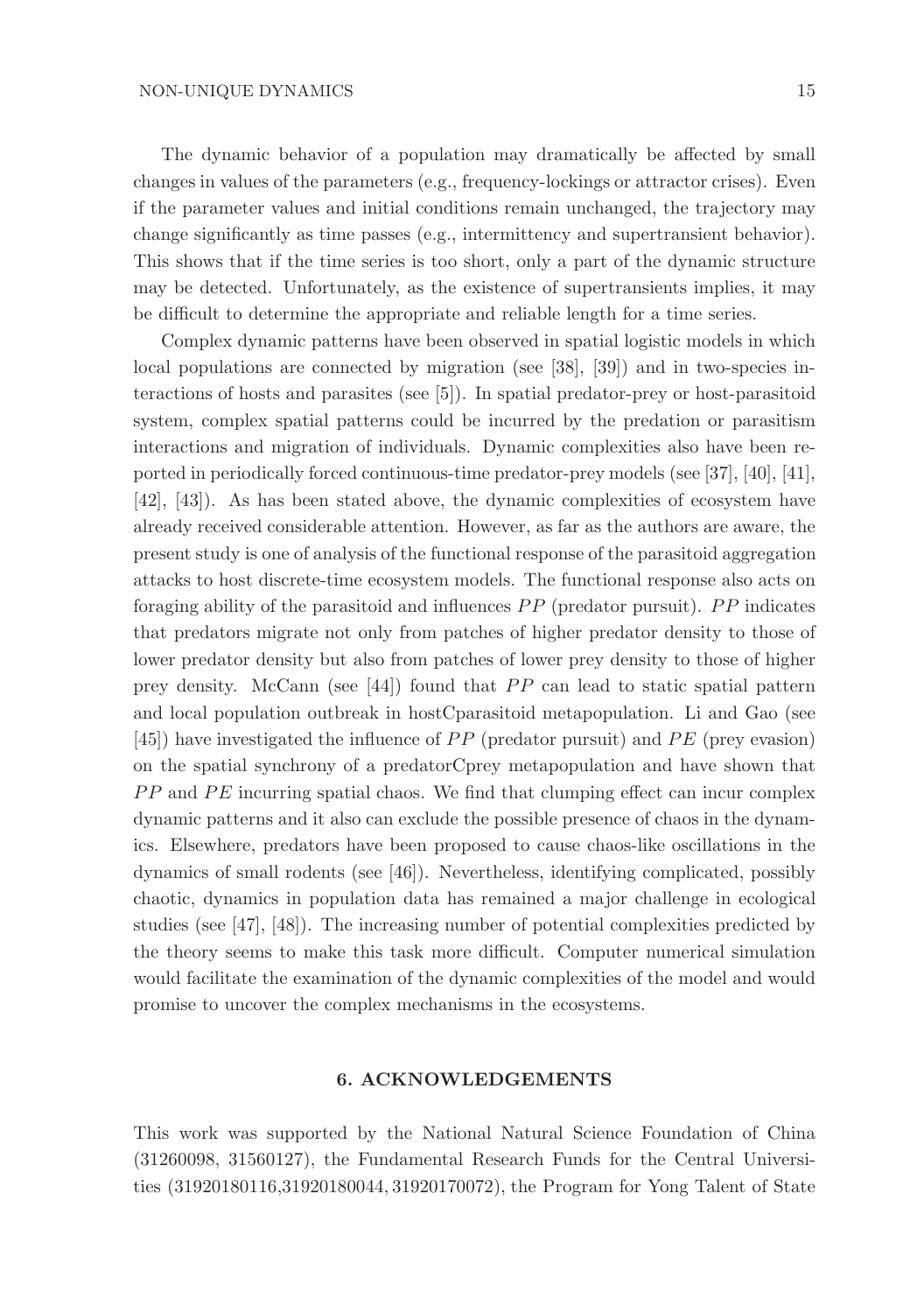Ethnic Affairs Commission of China (No.[2014]121) and Gansu Provincial first-class discipline program of Northwest Minzu University.

#### REFERENCES

- [1] R.M. May, Biological population with non-overlapping generations: stable point, stable cycle and chaos, Science., 186 (1974), 645-647.
- [2] R.M. May, Simple mathematical models with very complicated dynamics, Nature., 261 (1974), 645-647.
- [3] R.M. May, Limit cycles in predator-prey communities, *Science.*, **177** (1972), 900-902.
- [4] J.R. Beddington, C.A. Free, J.H. Lawton, Dynamic complexity in predator-prey models framed in difference equations, Nature., 255 (1975), 58-60.
- [5] V. Kaitala, M. Heino, Complex non-unique dynamics in simple ecological interactions, Proc R. Soc Lond B., 263 (1996), 1011-1015.
- [6] S.Y. Tang, L.S. Chen, Chaos in functional response host-parasitoid ecosystem models, Chaos Solitons and Fractals., 13 (2002), 875-884.
- [7] C.L. Xu, S. Mark, Boyce, Dynamic complexities in a mutual interference host-parasitoid model, Chaos Solitons and Fractals., 13 (2005), 175-182.
- [8] V Clamer, A Pugliese, D Liessi, et al., Host coexistence in a model for two host-one parasitoid interactions, Journal of Mathematical Biology., 75(2) (2017), 419.
- [9] X Liu, Y Chu, Y Liu. Bifurcation and chaos in a host-parasitoid model with a lower bound for the host, Advances in Difference Equations, 2018(1) (2018), 31.
- [10] Q Din, Global Stability of Beddington Model, Qualitative Theory of Dynamical Systems, 16(2) (2016), 1-25.
- [11] Q Din, Qualitative analysis and chaos control in a density-dependent hostCparasitoid system, International Journal of Dynamics and Control, 3 (2017), 1-21.
- [12] P.A.P. Moran, Some remarks on animal population dynamics, Biometrics., 6 (1950), 250-258.
- [13] W.E. Ricker, Stock and recruitment, *J. Fish Res Board Can.*, **11** (1954), 559-623.
- [14] R.M. May, Host-parasitoid system in patchy environments: a phenomenological model, J. Anim. Ecol., 47 (1978), 833-843.
- [15] A.J. Nicholson, V.A. Bailey, The balance of animal populations, Part I Proc Zool Soc, London., (1935), 551-598.
- [16] V. Kaitala, J. Ylikarjula, M. Heino, Dynamic complexities in host-parasitoid interaction, *J. Theor. Biol.*, **197** (1999), 331-341.
- [17] C. Grebogi, E. Ott, J.A. Yorke, Fractal basin boundaries, long-lived chaotic transients, and unstable-unstable pair bifurcation, Phys. Rev. Lett., 50 (1983), 935-938.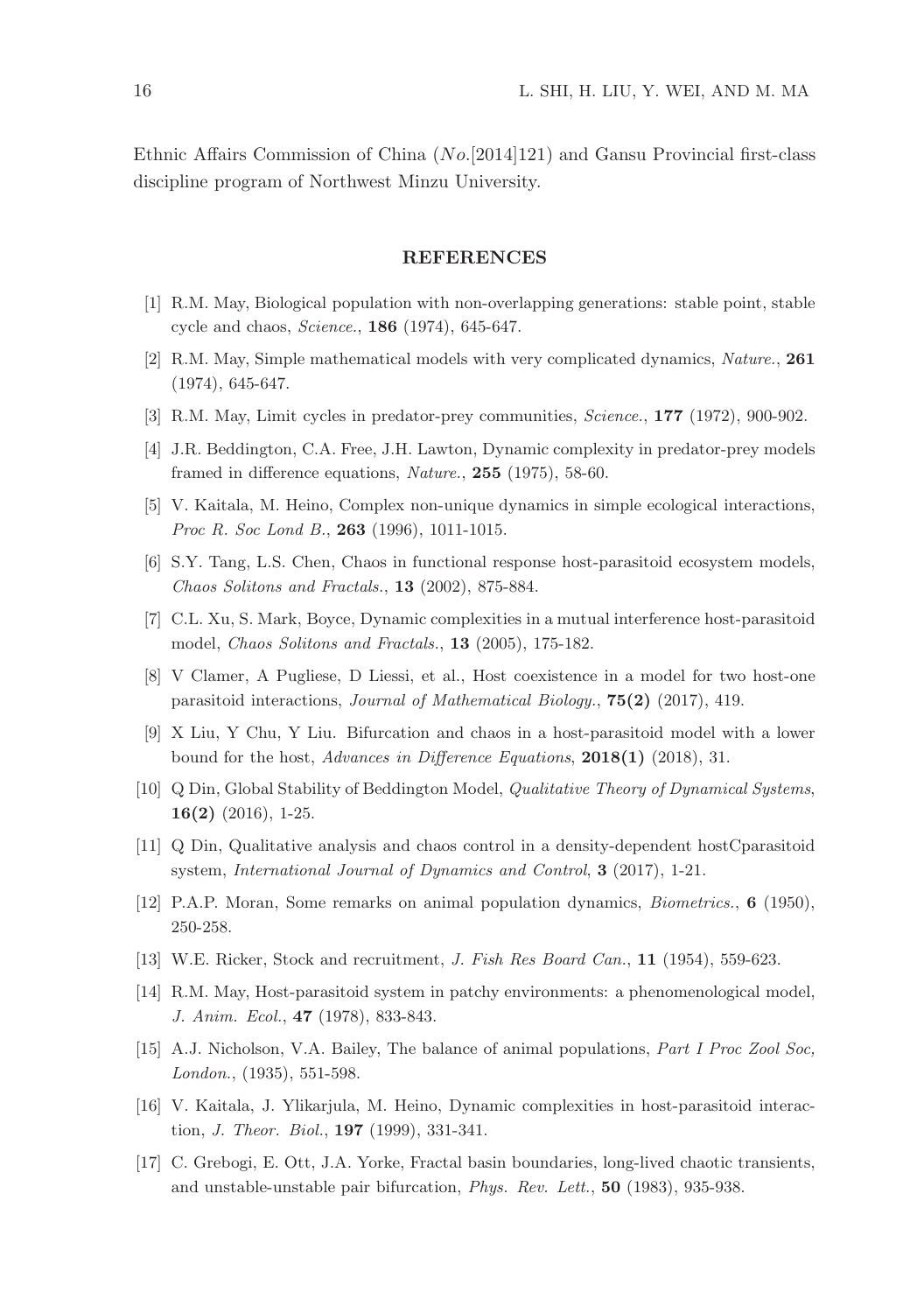- [18] J. Testa, G.A. Held, Study of a one-dimensional map with multiple basins, Phys. Rev. A., 28 (1983), 3085-3089.
- [19] H.O. Peitgen, H. Jrgens, D. Saupe, Chaos and fractals, New frontier of science, Springer-Verlag, New York., 1992.
- [20] R.C. Hilborn, Chaos and nonlinear dynamics: an introduction for scientists and engineers, Oxford University Press, New York., 1994.
- [21] A. Hastings, K. Higgins, Persistence of transients in spatially structured ecological models, Science., 263 (1994), 1133-1136.
- [22] W.W. Murdoch, A. Oaten, Predation and population stability, Adv. Ecol. Res., 9 (1975), 1?25.
- [23] J.C. Koella, M. Doebeli, Population dynamics and the evolution of virulence in epidemiological models with discrete host generations, J. Theor. Biol., 198 (1999), 461-475.
- [24] H.I.J. McCallum, Effects of immigration on chaotic population dynamicstheor, Biol., 154 (1992), 277-284.
- [25] M.P. Hassell, J.H. Lawton, R.M. May, Patterns of dynamical behaviour in single-species populations, J. anim. Ecol., 45 (1976), 471-486.
- [26] T, S, Jr. Bellows, The descriptive properties of some models for density dependence, J. Anim. Ecol., 50 (1981), 139-156.
- [27] S.W. Pacala, J.A. Silander, Neighborhood Models of Plant Population Dynamics, I. Single-Species Models of Annuals, Am. Nat., 125 (1985), 385-411.
- [28] L. Altenberg, Chaos from Linear Frequency-Dependent Selection, Am. Nat., (1991), 138-151.
- [29] M. Kot, G.S. Sayler, T.W. Schultz, Complex dynamics in a model microbial system, Bull. Math. Biol., 54 (1992), 619-648.
- [30] M.R. Guevara, L. Glass, A. Shrier, Phase locking, period-doubling bifurcations, and irregular dynamics in periodically stimulated cardiac cells, *Science.*, **214** (1981), 1350-1353.
- [31] R.M. May, R.M. Anderson, Epidemiology and genetics in the coevolution of parasites and hosts, Proc. R. Soc. B., 219 (1983), 281-313.
- [32] E. Knobloch, N.O. Weiss, Bifurcations in a model of magnetoconvection, Physica. 9D., (1983), 379-407.
- [33] G. Contopoulos, Inverse Feigenbaum sequences in Hamiltonian systems, Lett Nuovo Cimento., 37 (1983), 149-153.
- [34] R. King, J.D. Barchas, B.A. Huberman, Chaotic Behavior in Dopamine Neurodynamics, Proc Natn Acad Sci USA., 81 (1984), 1244-1247.
- [35] H.L. Swinney, Observations of Order and Chaos in Nonlinear Systems, Physica., (1983), 3-15.